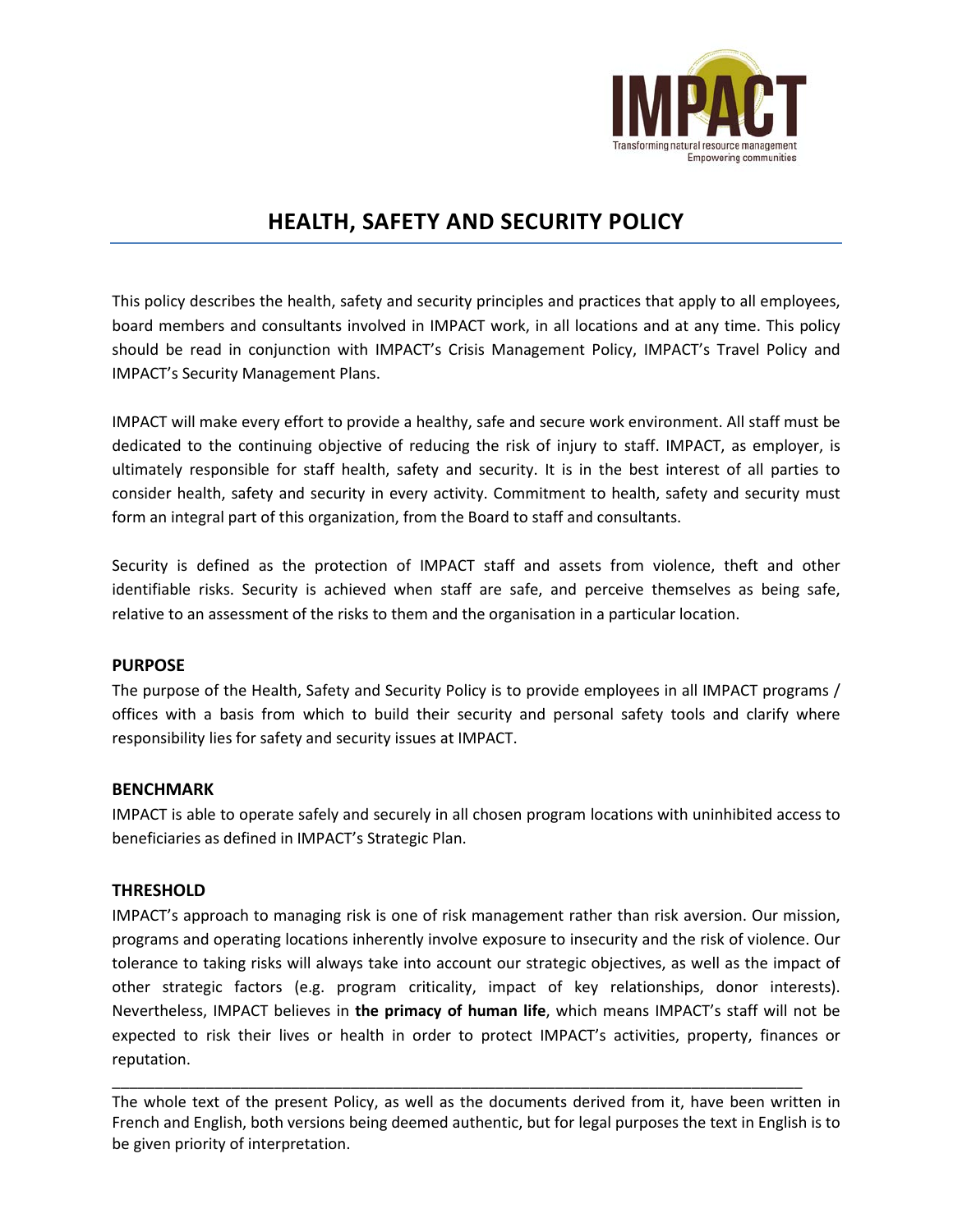## **APPROACH**

IMPACT's approach to safety and security consists of several integrated components and aims to be incorporated into all aspects of its work. This approach will be outlined in the Security Management Plans.

## **KEY SECURITY PRINCIPLES**

A principle of good health, safety and security management is that risks must be identified and mitigation measures put in place that will reduce the impact or likelihood of threats. However, it is recognized that it is not possible for IMPACT to eliminate all risks associated with IMPACT's work in IMPACT project areas. IMPACT's tolerance for risk may vary depending on the context, based on the strategic need of the activity.

IMPACT will always consider the wellbeing of partners, the communities and community members with whom it works. IMPACT will never knowingly develop security plans or implement procedures<sup>[1](#page-1-0)</sup> which endanger or act contrary to the interests of those communities.

IMPACT values the skills and experiences of a diverse workforce and the different needs of individuals. It is acknowledged that in some locations a diverse workforce may have an impact on security and this will be considered when deciding on personal security management.

IMPACT endeavours to conduct an open dialogue with employees on health, safety and security matters. IMPACT will provide individuals with appropriate specialist advice, support, information and resources they need to make appropriate decisions about their personal safety and security.

Individuals will not be compelled to undertake work in locations where a thorough risk assessment has indicated that their security is in question or where the individual perceives the security risk to be unacceptable and provides justification to this effect.

Failure of IMPACT employees to follow management instructions with regards to safety and security will be classed as gross misconduct and dealt with as a disciplinary matter.

IMPACT is committed to ensuring that board members, staff and partner organisations have the necessary skills, information and experience to enable them to manage the risks to security and health and safety at work. The organisation will provide the necessary training and resources to support this principle.

IMPACT is committed to understanding donor duty of care requirements, as well as to implementing the necessary procedures and mitigation measures in order to achieve those requirements.

<span id="page-1-0"></span><sup>&</sup>lt;sup>1</sup> See ["Implementation Guidance Tools \(IGT\) for the Voluntary Principles on Security and Human Rights"](http://www.voluntaryprinciples.org/files/Implementation_Guidance_Tools.pdf)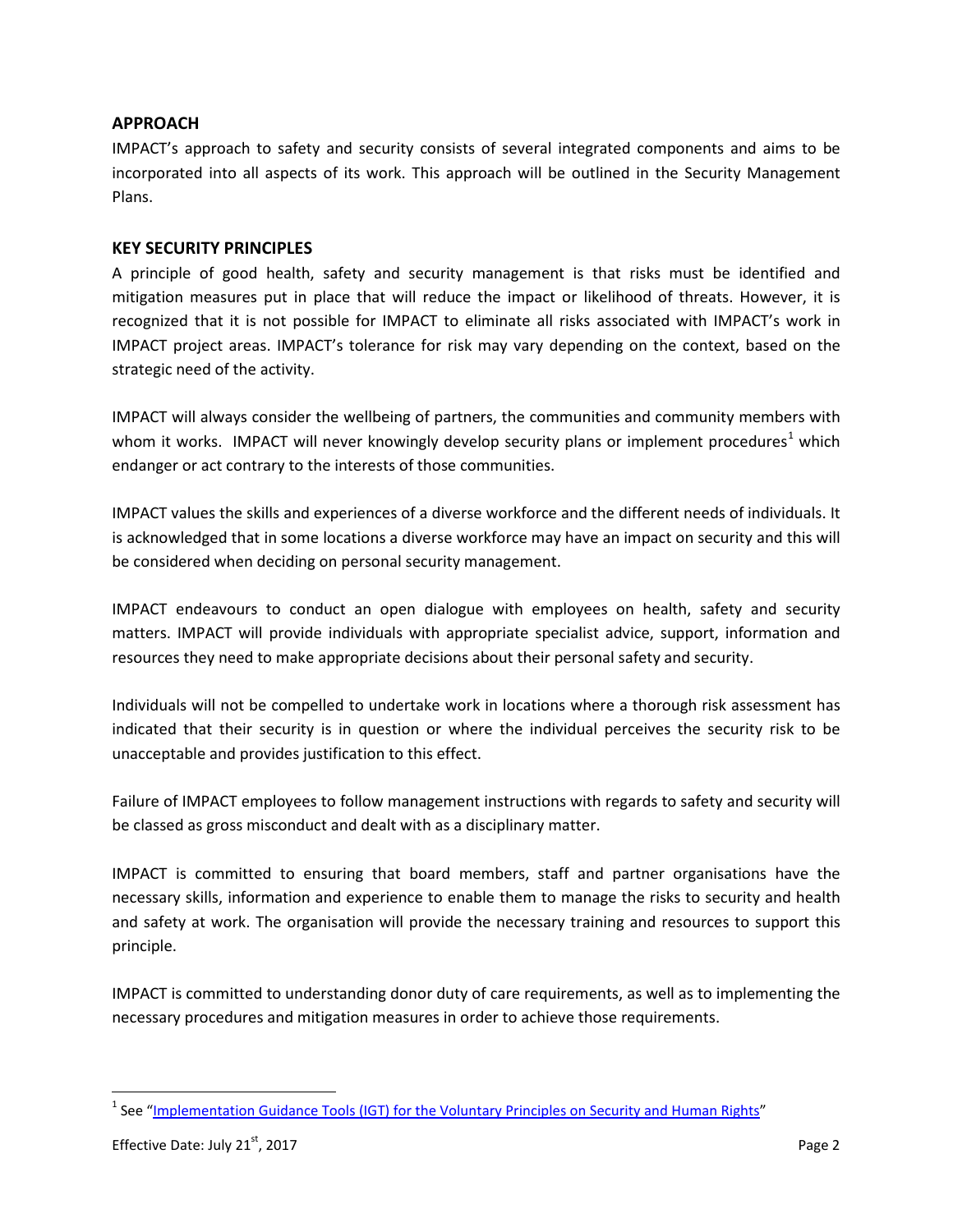#### **RESPONSIBILITIES**

IMPACT has a duty of care to ensure, so far as is reasonably practicable, the health, safety and security of its employees, board members, consultants and interns engaged on IMPACT business.

IMPACT's **Board of Directors** has ultimate responsibility for this Policy, the security management system, and will review and agree to the organisation's threshold of acceptable level of risk at least annually.

The Board of Directors will receive a summary of any reported internal incidents and near misses at each Board meeting.

Responsibility for the operational management of health, safety and security rests with IMPACT's **Executive Director** as a delegated authority from the Board of Directors.

The responsibility for travel to regional operations will lie with the relevant **Director of Field Operations**. In country, this responsibility sits with the relevant **IMPACT Project Managers / Representatives**.

**Direct supervisors** will be held accountable for the health and safety of staff under their supervision and that staff work in compliance with established safe and secure work practices and procedures.

The **Security and Logistics Coordinator (SLC)** will ensure that context-specific health, safety and security management processes are developed and in place in each program. The SLC will also track, monitor and analyse security incidents across the different programs and inform and advise senior management on any trends or emerging threats.

**Security Assistants (SAs)** in country will report to the Security and Logistics Coordinator and the Director of Field Operations, and are responsible for the coordination of the day to day operational management of health, safety and security issues for all staff and visitors in their country / areas of operation.

All **IMPACT staff** are partly responsible for their personal health, safety and security and should exercise common sense to ensure their own safety and security.

#### **SAFETY AND SECURITY COMPONENTS**

**Training** will be provided as appropriate for individual duties. Those travelling to and working in insecure environments should receive basic personal security training. Those with security responsibilities in the field will receive security management training.

Context-specific **Security Management Plans** will be developed to support employees with security management responsibilities; the security management plans will be approved by the Director of Field Operations and the Executive Director to ensure adequate and consistent health, safety and security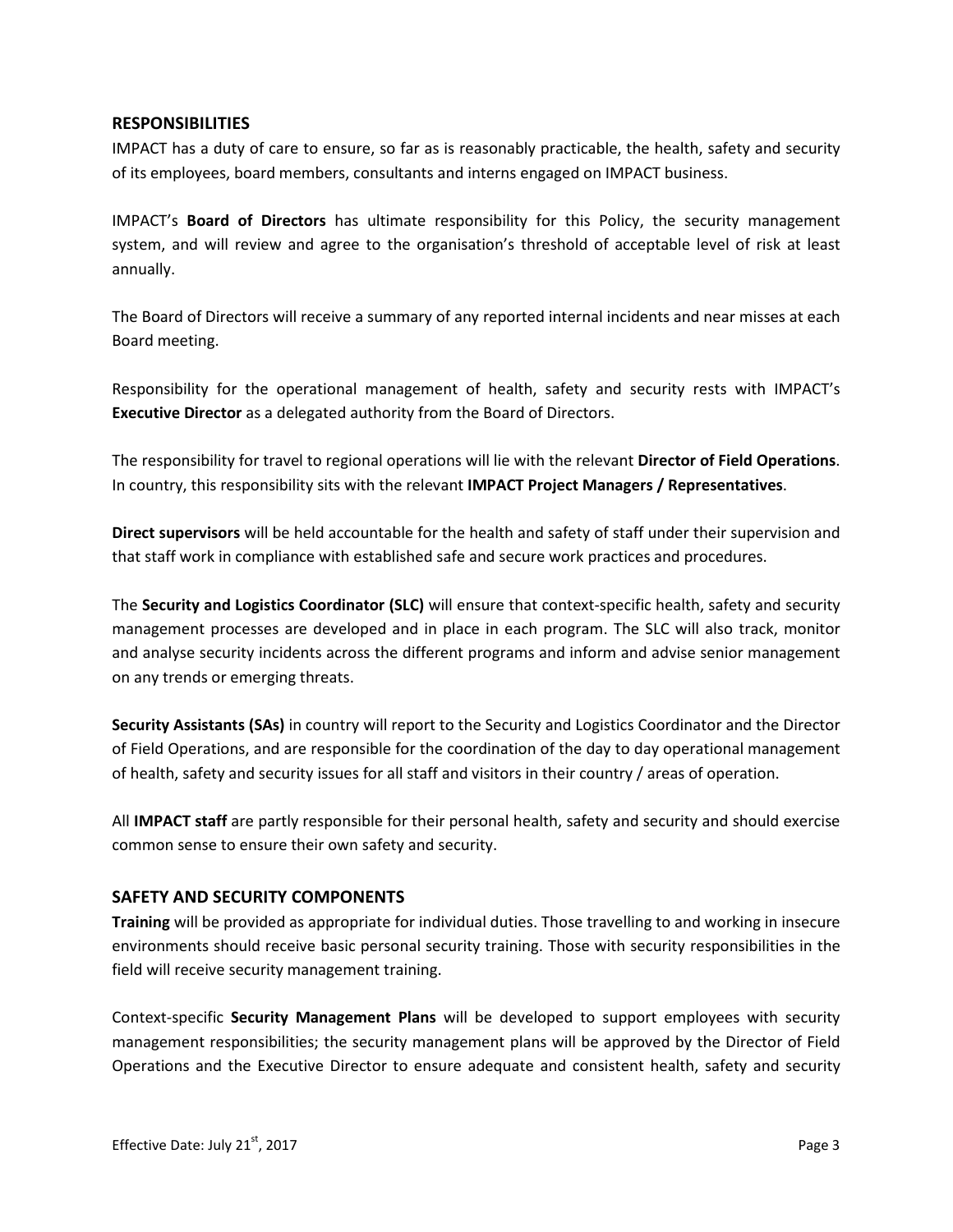practices and procedures are in place across the organisation. Security Management Plans will be reviewed on an annual basis, or more frequently if needed.

**In Country Security Risk Assessments (SRAs) and Standard Operating Procedures (SOPs)** will be developed, and reviewed by each country program on an annual basis, or more frequently if needed.

An **Incident Reporting System** will be developed and maintained for staff to report incidents which may affect their health, safety or security, or that of others and may lead to a revision of IMPACT's security information and procedures; all staff are responsible for reporting any *internal[2](#page-3-0)* incident or near miss to the local Security Assistant and to the Security and Logistics Coordinator. Staff are encouraged to report any relevant *external[3](#page-3-1)* incidents to the Security Assistant who will in turn report to the Security and Logistics Coordinator.

The Security and Logistics Coordinator will in turn report internal incidents or near misses to the Director of Field Operations and the Executive Director.

A **Crisis Management Team** will respond to serious incidents / events that require organisation-wide coordination and management. IMPACT defines a crisis as an unexpected incident or event that seriously threatens the organisation, its assets and / or its reputation which would require an extraordinary organisational response both during and after the event.

Crisis management is the process by which the organization deals with a crisis, which cannot be handled through conventional security management systems. It requires the use of internal coping and reporting mechanisms that are inherently different from those when the organisation is in business-as-usual mode.

#### **SAFETY IN THE WORKPLACE**

IMPACT will make arrangements for safe and secure facilities for each IMPACT office, with a physical space that offers a productive working environment, provides access to users and colleagues while maintaining the capability to prevent intrusion from undesirable elements.

The presence of firearms, weapons of any type or armed personnel in any IMPACT vehicle is strictly prohibited unless approved in advance by the Executive Director.

IMPACT will use armed escorts as a last resort, or when required by local authorities where this has been approved in advance by the Executive Director, or if there is an immediate threat to the safety and security of staff and prior approval is not possible due to the nature of the threat to staff.

<span id="page-3-0"></span> $2$  Internal incidents are events that have an actual impact on IMPACT staff, assets or reputation (for example a vehicle theft, a road traffic accident).

<span id="page-3-1"></span><sup>&</sup>lt;sup>3</sup> External incidents are events that may have an impact on the security situation in IMPACT's operational area, and thus demand a review of existing procedures by way of response (e.g. a change in government, targeting of another NGO in a country of operation: all of these incidents may well demand changes in your own procedures).